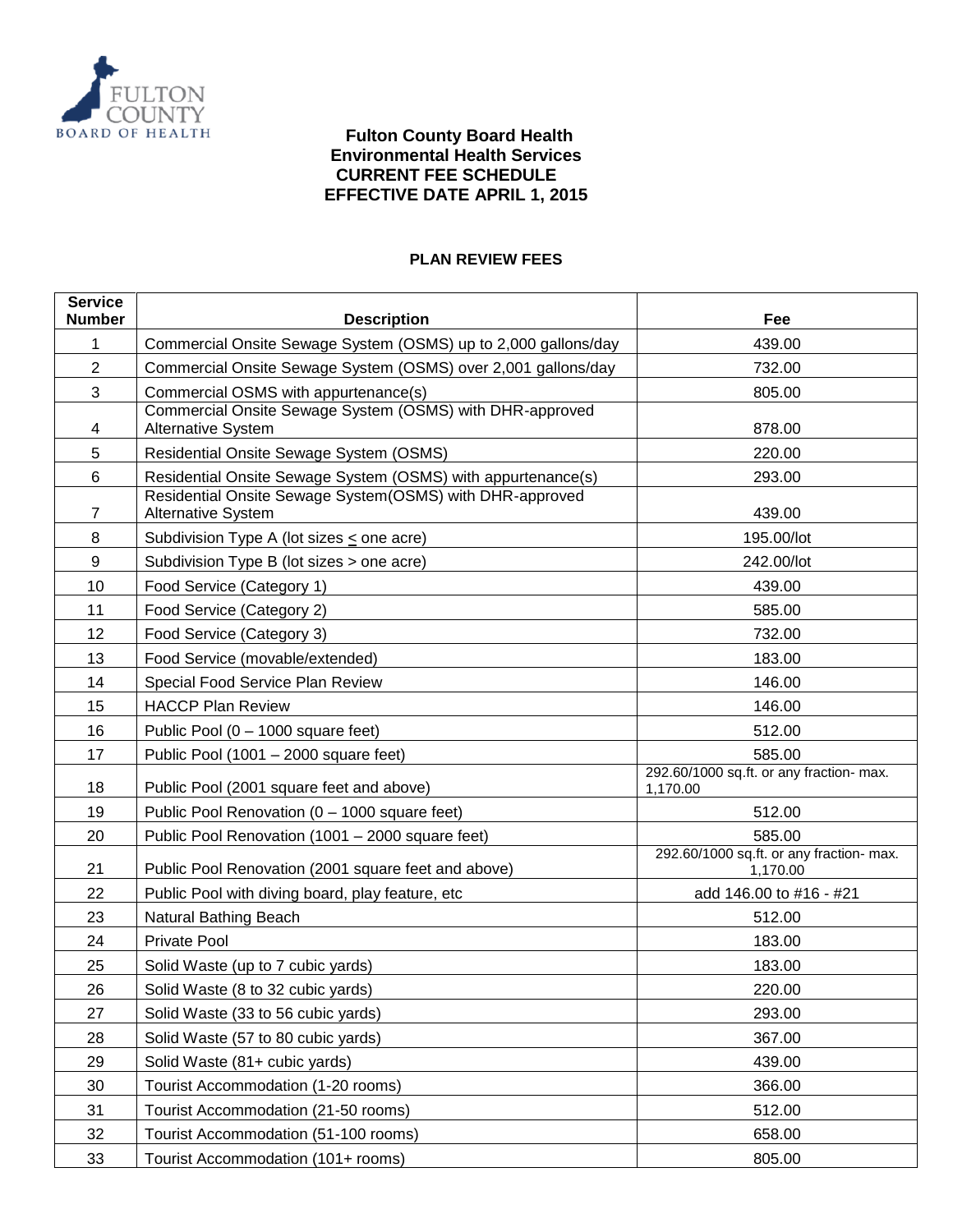

| 34 | Re-submittal (plan revisions after 1 <sup>st</sup> free resubmittal) | 220.00               |
|----|----------------------------------------------------------------------|----------------------|
| 35 | <b>Preliminary Review/Consultation</b>                               | 110.00               |
| 36 | Plan Review Service for Government and/or agent                      | 0.00                 |
| 37 | Plan Review After Project Constructed or Under Construction          | 165% Plan Review Fee |
| 38 | <b>Body Art Facility</b>                                             | 665.00               |

#### **LICENSE/INSPECTION FEES**

| <b>Service</b><br><b>Number</b> | <b>Description</b>                                                                                   | Fee                            |
|---------------------------------|------------------------------------------------------------------------------------------------------|--------------------------------|
| 39                              | Re-inspection Fee (after first free)                                                                 | 146 (1st), 293 (2nd), 439(3rd) |
| 40                              | Site Visit/Inspection                                                                                | 146.00                         |
| 41                              | Well Sample (Bacteriological)                                                                        | 110.00                         |
| 42                              | Nonsewered Toilet System Provider License                                                            | 293.00                         |
| 43                              | Solid Waste Collector License                                                                        | 1-20 trucks -366.00            |
|                                 |                                                                                                      | 21-50 trucks -512.00           |
|                                 |                                                                                                      | $51+$ trucks $-658.00$         |
| 44                              | License/Inspection Fees/Other for Government and/or agent                                            | 0.00                           |
| 45                              | Sewage Removal Contractor License                                                                    | 366.00                         |
| 46                              | Sewage Holding Tank Contractor License                                                               | 366.00                         |
| 47                              | Special Food Vendor License                                                                          | 220.00                         |
| 48                              | Special Event Organizer Non-Food - Inspection (1-30 units)                                           | 73.00/day                      |
| 49                              | Special Event Organizer Non-Food - Inspection (31-75 units)                                          | 146.00/day                     |
| 50                              | Special Event Organizer Non-Food - Inspection (76+ units)                                            | 220.00/day                     |
| 51                              | Special Food Service - Inspection - Low Risk                                                         | 37.00/day                      |
| 52                              | Special Food Service - Inspection - High Risk                                                        | 73.00/day                      |
| 53                              | Body Art License (Individual)                                                                        | 133.00                         |
| 54                              | <b>Body Art License (Guest)</b>                                                                      | 67.00/week                     |
| 55                              | Re-inspection Fee (for a better score after already receiving a<br>complying first inspection score) | 665.00                         |

### **PERMIT FEES**

| <b>Service</b><br><b>Number</b> | <b>Description</b>                             | Fee    |
|---------------------------------|------------------------------------------------|--------|
| 56                              | Holding Tank - Operation                       | 220.00 |
| 57                              | Food Service (Category 1) - Operation          | 439.00 |
| 58                              | Food Service (Category 2) – Operation          | 585.00 |
| 59                              | Food Service (Category 3) – Operation          | 732.00 |
| 60                              | Food Service (mobile/extended) - Operation     | 366.00 |
| 61                              | Tourist Accommodation (1-20 rooms) – Operation | 439.00 |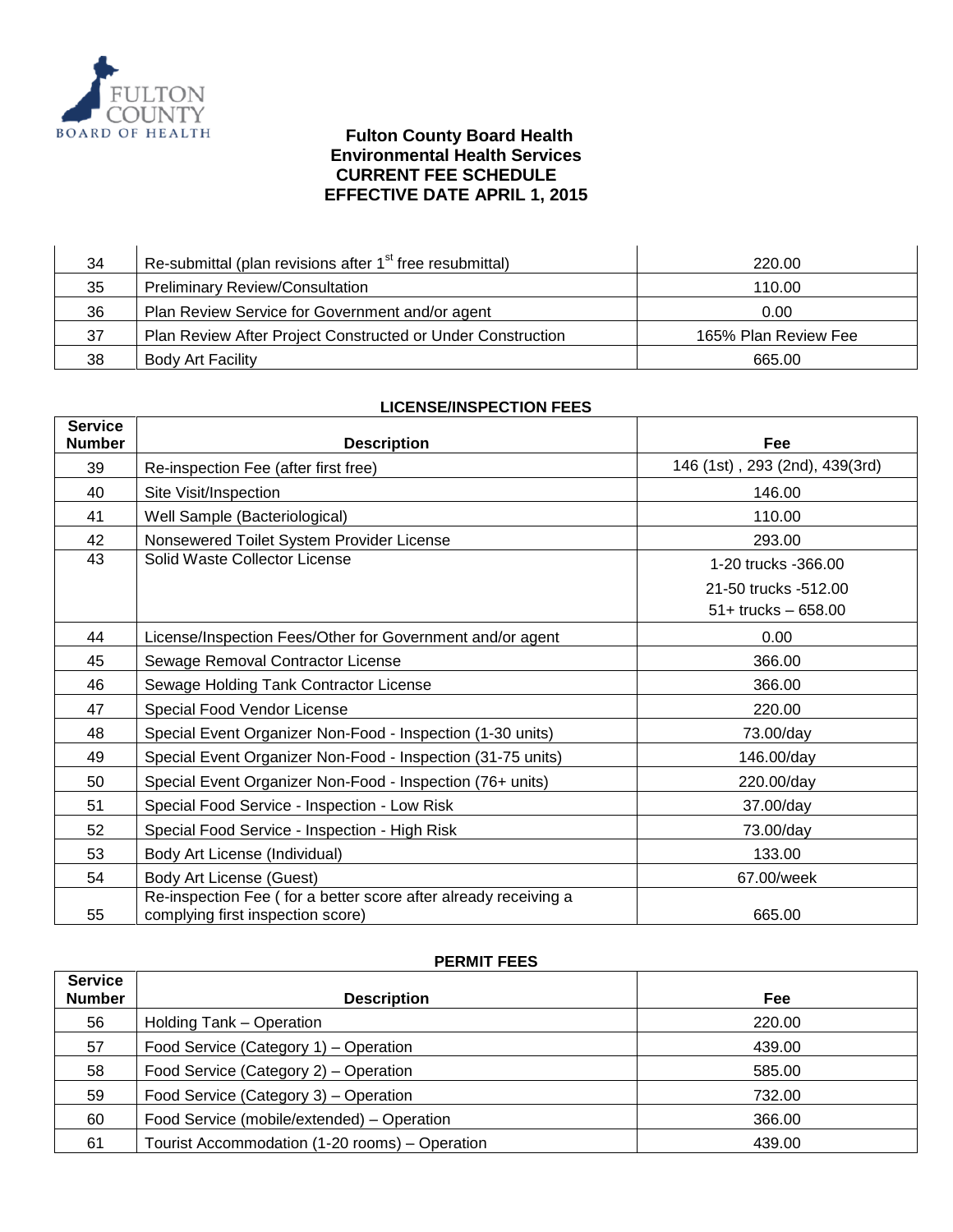

# **Fulton County Board Health Environmental Health Services CURRENT FEE SCHEDULE EFFECTIVE DATE APRIL 1, 2015**

| 62 | Tourist Accommodation (21-50 rooms) - Operation                                                                                   | 585.00             |
|----|-----------------------------------------------------------------------------------------------------------------------------------|--------------------|
| 63 | Tourist Accommodation (51 - 100 rooms) - Operation                                                                                | 732.00             |
| 64 | Tourist Accommodation (101+ rooms) - Operation                                                                                    | 888.00             |
| 65 | Commercial OSMS (up to 2,000 gallons/day) - Construction                                                                          | 658.00             |
| 66 | Commercial OSMS (over 2001 gallons/day) - Construction                                                                            | 888.00             |
| 67 | Commercial OSMS with appurtenance(s) - Construction                                                                               | 951.00             |
|    | Commercial OSMS with DHR-approved alternative system -                                                                            |                    |
| 68 | Construction                                                                                                                      | 1,024.00           |
| 69 | <b>Residential OSMS - Construction</b>                                                                                            | 293.00             |
| 70 | Residential OSMS with appurtenance(s) - Construction<br>Residential OSMS with DHR-approved alternative system -                   | 366.00             |
| 71 | Construction                                                                                                                      | 512.00             |
| 72 | Repair - Commercial OSMS (up to 2,000 gallons/day) - Construction                                                                 | 439.00             |
| 73 | Repair - Commercial OSMS (over 2,001 gallons/day) - Construction                                                                  | 549.00             |
| 74 | Repair - Commercial OSMS with appurtenance(s) - Construction                                                                      | 549.00             |
|    | Repair - Commercial OSMS with DHR-approved alternative system -                                                                   |                    |
| 75 | Construction                                                                                                                      | 586.00             |
| 76 | Repair - Residential OSMS - Construction                                                                                          | 366.00             |
| 77 | Repair - Residential OSMS with appurtenance(s) - Construction<br>Repair - Residential OSMS with DHR-approved alternative system - | 549.00             |
| 78 | Construction                                                                                                                      | 585.00             |
|    |                                                                                                                                   |                    |
| 79 | OSMS with lot already graded- Construction                                                                                        | 165% of permit fee |
| 80 | Private Well- Construction                                                                                                        | 220.00             |
| 81 | Semi-Public Well - Construction                                                                                                   | 476.00             |
| 82 | Nonsewered Toilet - Construction Site - Operation                                                                                 | 220.00             |
| 83 | Solid Waste - Construction Site - Operation                                                                                       | 512.00             |
| 84 | Public Pool - Construction including renovation                                                                                   | 366.00             |
| 85 | Public Pool - Modification (minor)                                                                                                | 0.00               |
| 86 | Public Pool - Modification (major)                                                                                                | 220.00             |
| 87 | Public Pool - Operation                                                                                                           | 512.00             |
| 88 | Natural Bathing Beach - Construction including renovation                                                                         | 366.00             |
| 89 | Natural Bathing Beach - Modification (minor)                                                                                      | 0.00               |
| 90 | Natural Bathing Beach - Modification (major)                                                                                      | 220.00             |
| 91 | Natural Bathing Beach - Operation                                                                                                 | 512.00             |
| 92 | Special Event Organizer Non-Food (1-30 units) – Operation                                                                         | 110.00             |
| 93 | Special Event Organizer Non-Food (31+ units) - Operation                                                                          | 110.00             |
| 94 | Special Food Service Low Risk - Operation                                                                                         | 73.00              |
| 95 | Special Food Service High Risk - Operation                                                                                        | 73.00              |
| 96 | Special Event Organizer Non-Food Charitable Organization -<br>Operation                                                           | 0.00               |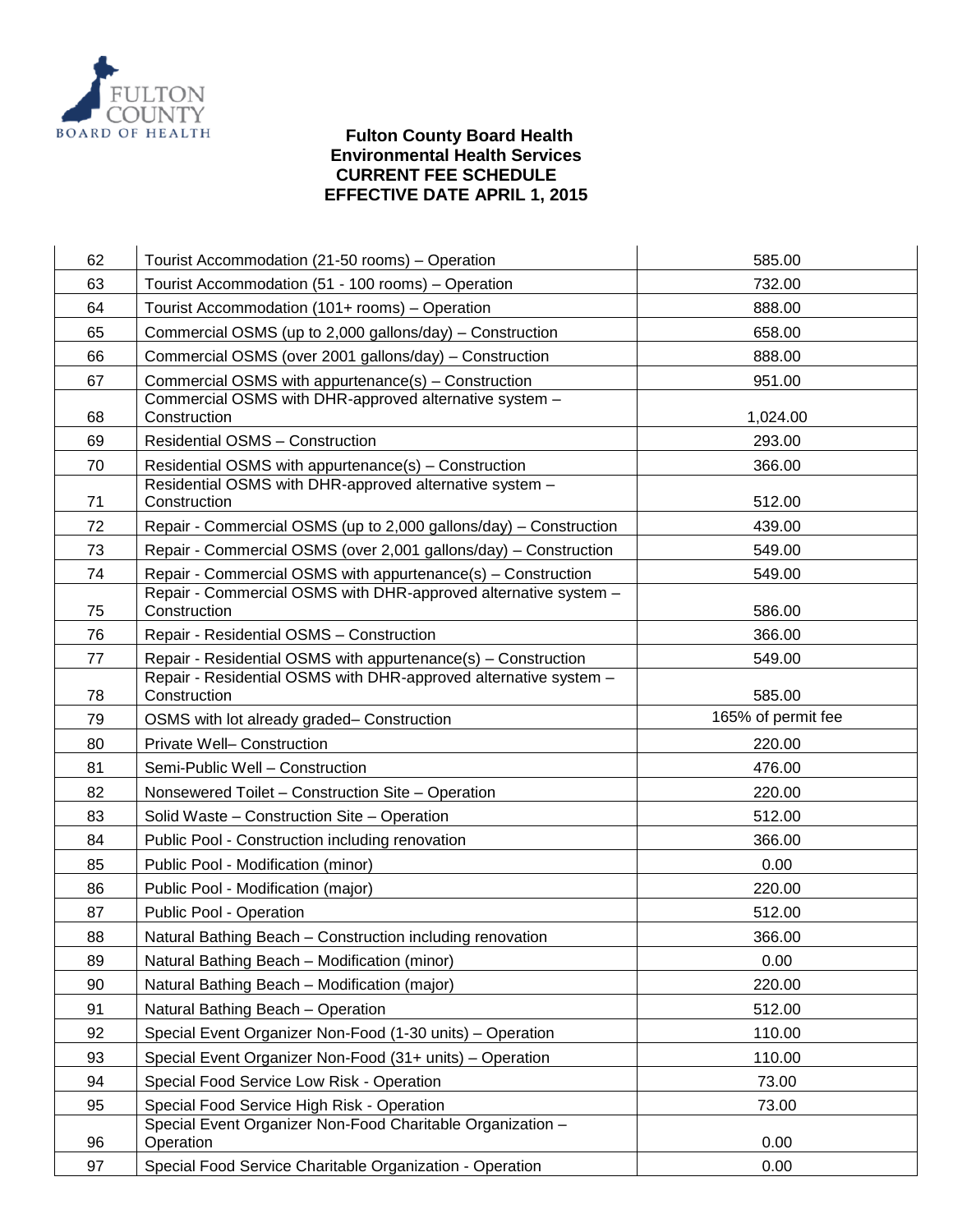

| 98  | Permit for Government and/or agent | 0.00   |
|-----|------------------------------------|--------|
| 99  | <b>Body Art Facility</b>           | 532.00 |
| 100 | Special Event Body Art             | 167.00 |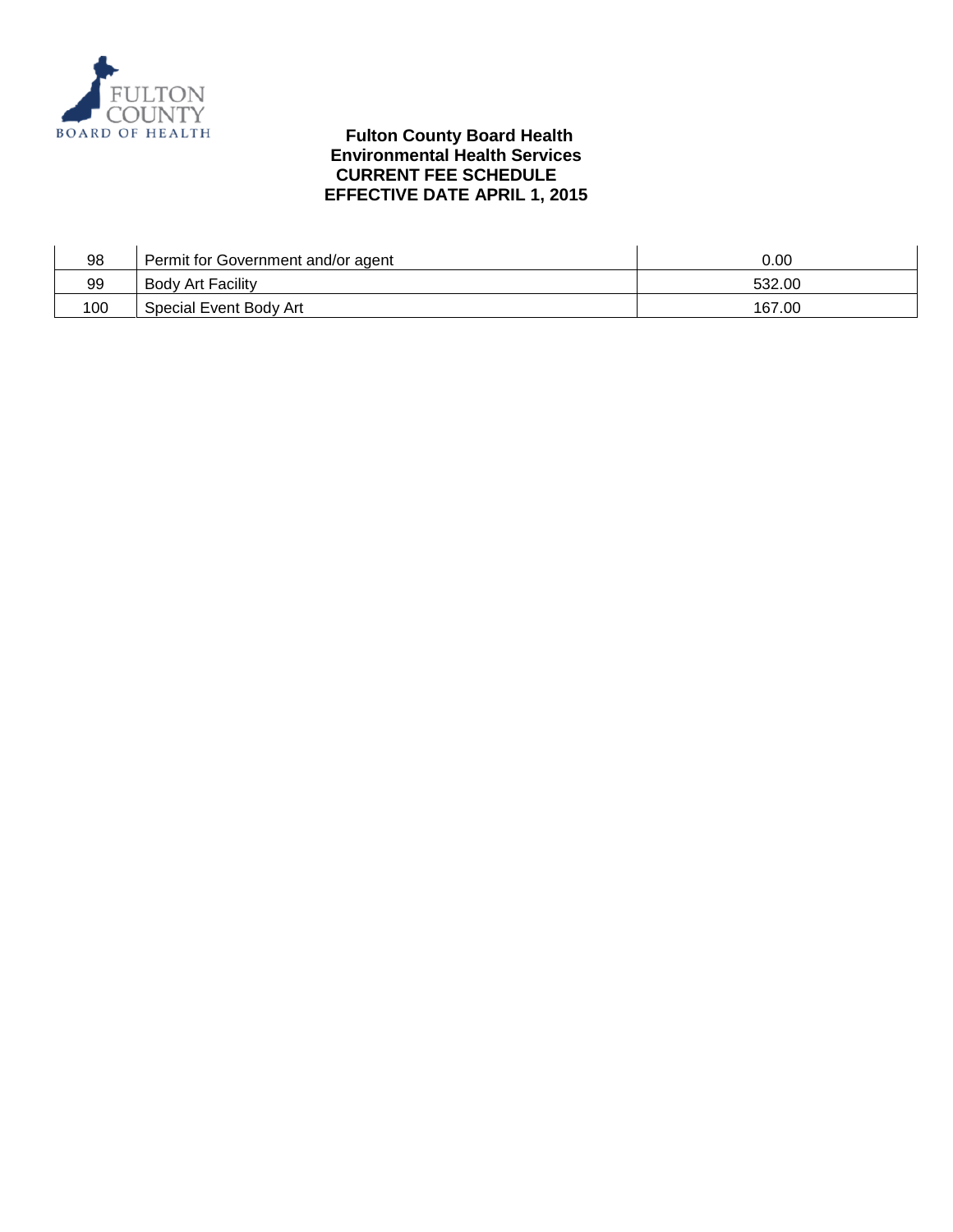

### **MISCELLANEOUS FEES**

| <b>Service</b><br><b>Number</b> | <b>Description</b>                                                                                                  | Fee                         |
|---------------------------------|---------------------------------------------------------------------------------------------------------------------|-----------------------------|
| 101                             | Printout - Public Pools                                                                                             | 30.00                       |
| 102                             | <b>Printout - Food Services</b>                                                                                     | 37.00                       |
| 103                             | <b>Printout - Tourist Accommodations</b>                                                                            | 15.00                       |
| 104                             | <b>Facility List Labels - Food Services</b>                                                                         | 37.00                       |
| 105                             | <b>Facility List Labels - Swimming Pools</b>                                                                        | 29.00                       |
| 106                             | <b>Facility List Labels - Tourist Accommodations</b>                                                                | 15.00                       |
| 107                             | <b>Street Vendor Application</b>                                                                                    | 146.00                      |
| 108                             | <b>Liquor License Application</b>                                                                                   | 220.00                      |
| 109                             | Onsite Training (customized)/session                                                                                | 146.00                      |
| 110                             | Onsite Training (standard)/session                                                                                  | 73.00                       |
| 111                             | In-House Training (standard)/person                                                                                 | 37.00                       |
| $\overline{112}$                | Food Manager Certification (ServSafe or equal)/Re-certification                                                     | 293.00                      |
| 113                             | Food Manager Certification - Retest                                                                                 | 110.00                      |
| 114                             | Pool Contractor Certification/Re-certification                                                                      | 220.00                      |
| 115                             | Pool Contractor Certification - Retest                                                                              | 110.00                      |
| 116                             | Well Contractor Certification/Re-certification                                                                      | 146.00                      |
| 117                             | <b>Well Contractor Certification - Retest</b>                                                                       | 110.00                      |
| 118                             | Pool Operator Certification/Re-certification                                                                        | 293.00                      |
| 119                             | Pool Operator Certification - Retest                                                                                | 110.00                      |
| 120                             | Special Food Vendor Certification/Re-certification                                                                  | 146.00                      |
| 121                             | <b>Onsite Consultation</b>                                                                                          | 146.00                      |
|                                 | Custodial Time (assistance w/open records, environmental                                                            |                             |
| 122                             | assessments, etc.)                                                                                                  | 11.00/hour                  |
| 123                             | Copies made for public                                                                                              | \$0.10/page                 |
| 124                             | Late Fee Payment Penalty                                                                                            | 15.00/day (max. double fee) |
| 125                             | Operating without a valid permit or license                                                                         | Double Permit/License Fees  |
| 126                             | <b>Facility Name Change Fee</b>                                                                                     | 110.00                      |
| 127                             | <b>Returned Check Fee</b>                                                                                           | 51.00                       |
|                                 | Complaint Verification Fee (for repeated and verified complaint                                                     |                             |
| 128                             | conditions - third complaint in last 12 months)                                                                     | 220.00                      |
| 129                             | New Product Review/Evaluation                                                                                       | 585.00                      |
| 130                             | Environmental Assessment (staff research - one hour min.)                                                           | 51.00/hour                  |
| 131                             | Fee Reduction voluntary no smoking facility (one time only for food<br>service, tourist accommodation, institution) | $-146.00$                   |
| 132                             | Miscellaneous for Government and/or agent                                                                           | 0                           |
| 133                             | Septic Tank Certification - Proctor Test                                                                            | 110.00                      |
| 134                             | Copy of Septic Tank Diagram                                                                                         | 7.00                        |
| 135                             | <b>Renovation Letter</b>                                                                                            | 110.00                      |
| 136                             | Replace Lost Permit or License                                                                                      | 110.00                      |
| 137                             | Plan Re-approval (re-stamping of previously approved/stamped plans)                                                 | 110.00                      |